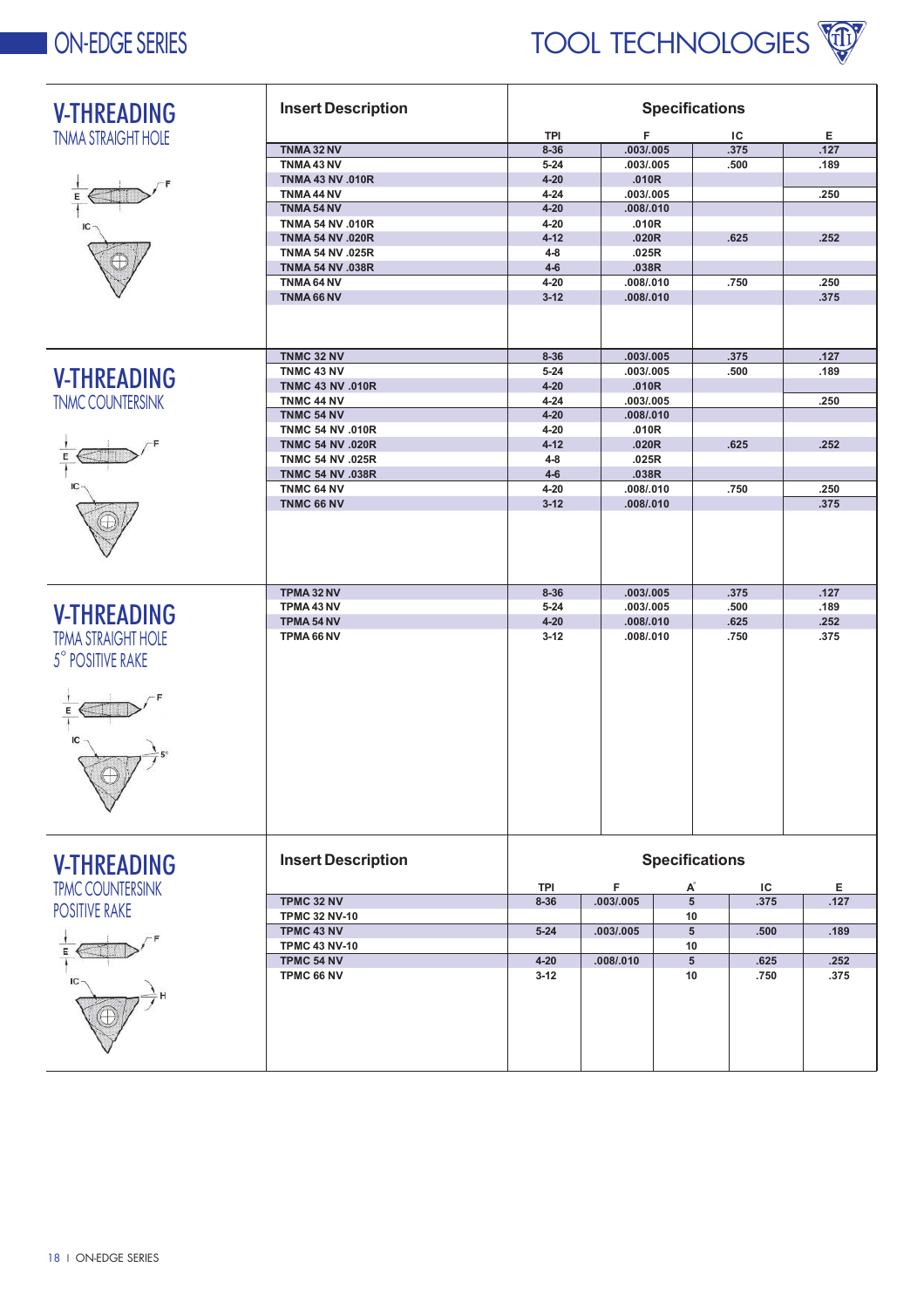

### **ON-EDGE SERIES**



**GROOVING** 



| <b>Insert Description</b> | <b>Specifications</b><br>W |       |      |      |      |  |
|---------------------------|----------------------------|-------|------|------|------|--|
|                           | inch.                      | mm    | D    | ΙC   | Е    |  |
| <b>TNMA 32 NGC W.062</b>  | .062                       | 1,57  |      |      |      |  |
| <b>TNMA 32 NGC W.094</b>  | .094                       | 2,39  | .150 | .375 | .127 |  |
| <b>TNMA 32 NG W.125</b>   | .125                       | 3,18  |      |      |      |  |
| <b>TNMA 33 NG W.187</b>   | .187                       | 4,75  |      |      | .189 |  |
| <b>TNMA 43 NGC W.062</b>  | .062                       | 1,57  | .156 |      |      |  |
| <b>TNMA 43 NGC W.094</b>  | .094                       | 2,39  |      |      |      |  |
| <b>TNMA 43 NGC W.125</b>  | .125                       | 3,18  | .215 | .500 | .189 |  |
| <b>TNMA 43 NGC W.156</b>  | .156                       | 3,96  |      |      |      |  |
| <b>TNMA 43 NG W.187</b>   | .187                       | 4,75  |      |      |      |  |
| <b>TNMA 44 NG W.250</b>   | .250                       | 6,35  | .215 | .500 | .250 |  |
| <b>TNMA 54 NGC W.125</b>  | .125                       | 3,18  |      |      |      |  |
| <b>TNMA 54 NGC W.187</b>  | .187                       | 4,75  | .275 | .625 | .252 |  |
| <b>TNMA 54 NG W.250</b>   | .250                       | 6,35  |      |      |      |  |
| <b>TNMA 55 NG W.312</b>   | .312                       | 7,92  | .275 | .625 | .312 |  |
| <b>TNMA 64 NG W.250</b>   | .250                       | 6,35  |      |      | .250 |  |
| <b>TNMA 66 NG W.375</b>   | .375                       | 9,35  | .335 | .750 | .375 |  |
| <b>TNMA 67 NG W.437</b>   | .437                       | 11,10 |      |      | .437 |  |
| <b>TNMA 69 NG W.562</b>   | .562                       | 14,27 |      |      | .562 |  |
| <b>TNMA 32 NGL W.062</b>  | .062                       | 1,57  | .150 | .375 | .127 |  |
| <b>TNMA 32 NGL W.094</b>  | .094                       | 2,39  |      |      |      |  |
| <b>TNMA 43 NGL W.062</b>  | .062                       | 1,57  | .156 |      |      |  |
| <b>TNMA 43 NGL W.094</b>  | .094                       | 2,39  |      | .500 | .189 |  |
| <b>TNMA 43 NGL W.125</b>  | .125                       | 3,18  | .215 |      |      |  |
| <b>TNMA 43 NGL W.156</b>  | .156                       | 3,96  |      |      |      |  |
| <b>TNMA 54 NGL W.125</b>  | .125                       | 3,18  | .275 | .625 | .252 |  |
| <b>TNMA 54 NGL W.187</b>  | .187                       | 4,75  |      |      |      |  |
| <b>TNMA 32 NGR W.062</b>  | .062                       | 1,57  | .150 | .375 | .127 |  |
| <b>TNMA 32 NGR W.094</b>  | .094                       | 2,39  |      |      |      |  |
| <b>TNMA 43 NGR W.062</b>  | .062                       | 1,57  | .156 |      |      |  |
| <b>TNMA 43 NGR W.094</b>  | .094                       | 2,39  |      | .500 | .189 |  |
| <b>TNMA 43 NGR W.125</b>  | .125                       | 3,18  | .215 |      |      |  |
| <b>TNMA 43 NGR W.156</b>  | .156                       | 3,96  |      |      |      |  |
| <b>TNMA 54 NGR W.125</b>  | .125                       | 3,18  | .275 | .625 | .252 |  |
| <b>TNMA 54 NGR W.187</b>  | .187                       | 4,75  |      |      |      |  |
|                           |                            |       |      |      |      |  |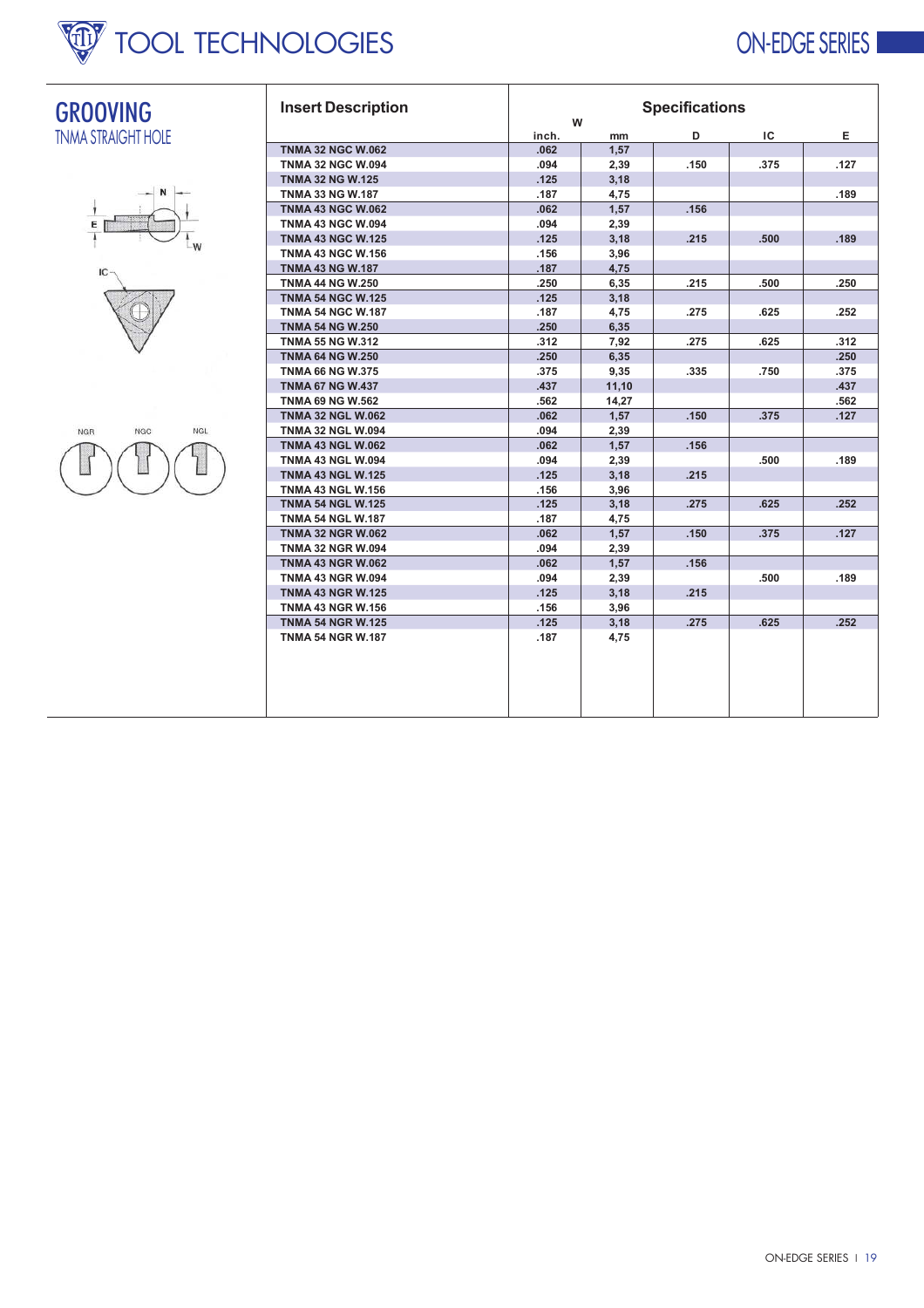

| <b>GROOVING</b>                 | <b>Insert Description</b>                            | <b>Specifications</b> |               |              |      |      |
|---------------------------------|------------------------------------------------------|-----------------------|---------------|--------------|------|------|
|                                 |                                                      |                       | W             | D            | ΙC   | Е    |
| <b>TNMC COUNTERSINK</b>         | <b>TNMC 32 NGC W.062</b>                             | inch.<br>.062         | mm<br>1,57    |              |      |      |
|                                 | <b>TNMC 32 NGC W.094</b>                             | .094                  | 2,39          |              |      |      |
|                                 | <b>TNMC 32 NG W.125</b>                              | .125                  | 3,18          | .150         | .375 | .127 |
|                                 | <b>TNMC 33 NG W.187</b>                              | .187                  | 4,75          |              |      | .189 |
|                                 | <b>TNMC 43 NGC W.062</b>                             | .062                  | 1,57          | .156         |      |      |
| Ε                               | <b>TNMC 43 NGC W.094</b>                             | .094                  | 2,39          |              |      |      |
|                                 | <b>TNMC 43 NGC W.125</b>                             | .125                  | 3,18          | .215         | .500 | .189 |
|                                 | <b>TNMC 43 NGC W.156</b>                             | .156                  | 3,96          |              |      |      |
|                                 | <b>TNMC 43 NG W.187</b>                              | .187                  | 4,75          |              |      |      |
|                                 | <b>TNMC 44 NG W.250</b><br><b>TNMC 54 NGC W.125</b>  | .250<br>.125          | 6,35          |              |      | .250 |
|                                 | <b>TNMC 54 NGC W.187</b>                             | .187                  | 3,18<br>4,75  | .275         | .625 | .252 |
|                                 | <b>TNMC 54 NG W.250</b>                              | .250                  | 6,35          |              |      |      |
|                                 | <b>TNMC 55 NG W.312</b>                              | .312                  | 7,92          |              |      | .312 |
|                                 | <b>TNMC 64 NG W.250</b>                              | .250                  | 6,35          |              |      | .250 |
|                                 | <b>TNMC 66 NG W.375</b>                              | .375                  | 9,35          | .335         | .750 | .375 |
|                                 | <b>TNMC 67 NG W.437</b>                              | .437                  | 11,10         |              |      | .437 |
|                                 | <b>TNMC 32 NGL W.062</b>                             | .062                  | 1,57          | .150         | .375 | .127 |
|                                 | <b>TNMC 32 NGL W.094</b>                             | .094                  | 2,39          |              |      |      |
| <b>NGL</b><br><b>NGR</b><br>NGC | <b>TNMC 43 NGL W.062</b>                             | .062                  | 1,57          | .156         |      |      |
|                                 | <b>TNMC 43 NGL W.094</b>                             | .094                  | 2,39          |              | .500 | .189 |
|                                 | <b>TNMC 43 NGL W.125</b>                             | .125                  | 3,18          | .215         |      |      |
|                                 | <b>TNMC 43 NGL W.156</b>                             | .156                  | 3,96          |              |      |      |
|                                 | <b>TNMC 54 NGL W.125</b>                             | .125                  | 3,18          | .275         | .625 | .252 |
|                                 | <b>TNMC 54 NGL W.187</b>                             | .187                  | 4,75          |              |      |      |
|                                 | <b>TNMC 32 NGR W.062</b><br><b>TNMC 32 NGR W.094</b> | .062                  | 1,57          | .150         | .375 | .127 |
|                                 | <b>TNMC 43 NGR W.062</b>                             | .094<br>.062          | 2,39<br>1,57  | .156         |      |      |
|                                 | <b>TNMC 43 NGR W.094</b>                             | .094                  | 2,39          | .215         | .500 | .189 |
|                                 | <b>TNMC 43 NGR W.125</b>                             | .125                  | 3,18          |              |      |      |
|                                 | <b>TNMC 43 NGR W.156</b>                             | .156                  | 3,96          |              |      |      |
|                                 | <b>TNMC 54 NGR W.125</b>                             | .125                  | 3,18          | .275         | .625 | .252 |
|                                 | <b>TNMC 54 NGR W.187</b>                             | .187                  | 4,75          |              |      |      |
|                                 |                                                      |                       |               |              |      |      |
|                                 |                                                      |                       |               |              |      |      |
|                                 |                                                      |                       |               |              |      |      |
|                                 | <b>TPMA 32 NGC W.062</b>                             | .062                  | 1,57          |              |      |      |
| <b>GROOVING</b>                 | <b>TPMA 32 NGC W.094</b>                             | .094                  | 2,39          | .150         | .375 | .127 |
|                                 | <b>TPMA 32 NG W.125</b>                              | .125                  | 3,18          |              |      |      |
| <b>TPMA STRAIGHT HOLE</b>       | <b>TPMA 33 NG W.187</b>                              | .187                  | 4,75          |              |      | .189 |
| 5° POSITIVE RAKE                | <b>TPMA 43 NGC W.062</b><br><b>TPMA 43 NGC W.094</b> | .062<br>.094          | 1,57<br>2,39  | .156         |      | .189 |
|                                 | <b>TPMA 43 NGC W.125</b>                             | .125                  | 3,18          | .215         | .500 |      |
|                                 | <b>TPMA 43 NG W.187</b>                              | .187                  | 4,75          |              |      |      |
|                                 | <b>TPMA 44 NG W.250</b>                              | .250                  | 6,35          |              |      | .250 |
|                                 | <b>TPMA 54 NG W.250</b>                              | .250                  | 6,35          | .275         | .625 | .252 |
|                                 | <b>TPMA 55 NG W.312</b>                              | .312                  | 7,92          |              |      | .312 |
|                                 | <b>TPMA 32 NGL W.062</b>                             | .062                  | 1,57          | .150         | .375 | .127 |
|                                 | <b>TPMA 32 NGL W.094</b>                             | .094                  | 2,39          |              |      |      |
|                                 | <b>TPMA 43 NGL W.062</b>                             | .062                  | 1,57          | .156         |      |      |
|                                 | <b>TPMA 43 NGL W.094</b>                             | .094                  | 2,39          | .215         | .500 | .189 |
|                                 | <b>TPMA 43 NGL W.125</b>                             | .125                  | 3,18          |              |      |      |
|                                 | <b>TPMA 32 NGR W.062</b>                             | .062                  | 1,57          | .150         | .375 | .127 |
|                                 | <b>TPMA 32 NGR W.094</b>                             | .094                  | 2,39          |              |      |      |
|                                 | <b>TPMA 43 NGR W.062</b><br><b>TPMA 43 NGR W.094</b> | .062<br>.094          | 1,57          | .156<br>.215 | .500 | .189 |
|                                 | <b>TPMA 43 NGR W.125</b>                             | .125                  | .2,39<br>3,18 |              |      |      |
| NGC<br><b>NGL</b><br><b>NGR</b> |                                                      |                       |               |              |      |      |
|                                 |                                                      |                       |               |              |      |      |
|                                 |                                                      |                       |               |              |      |      |
|                                 |                                                      |                       |               |              |      |      |
|                                 |                                                      |                       |               |              |      |      |
|                                 |                                                      |                       |               |              |      |      |
|                                 |                                                      |                       |               |              |      |      |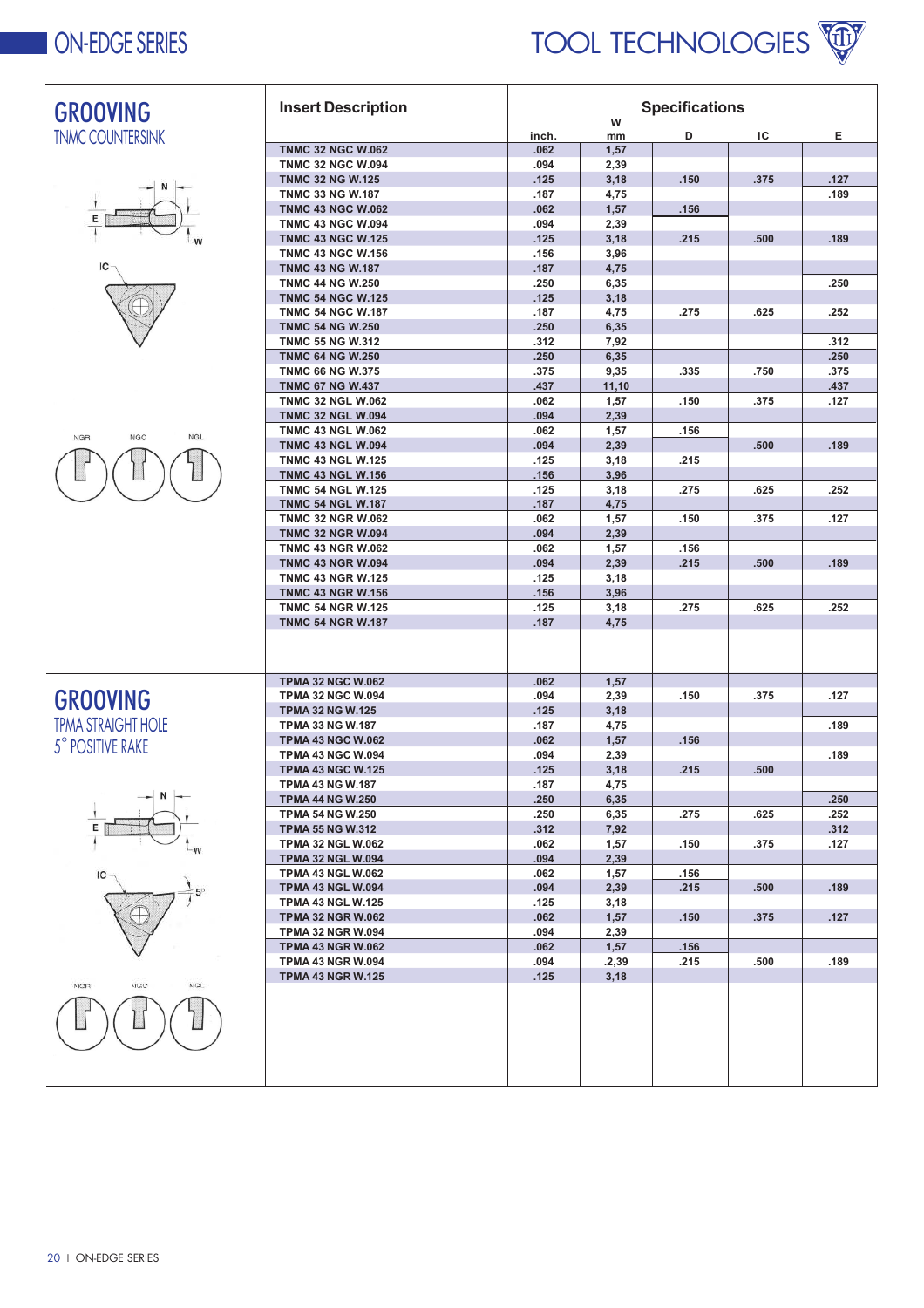# **W** TOOL TECHNOLOGIES

## **ON-EDGE SERIES**

| <b>GROOVING</b>                 | <b>Insert Description</b>  | <b>Specifications</b> |         |              |      |  |  |
|---------------------------------|----------------------------|-----------------------|---------|--------------|------|--|--|
| <b>TPMC COUNTERSINK</b>         |                            | inch.                 | W<br>mm | IC<br>D      | Е    |  |  |
|                                 | <b>TPMC 32 NG W.125</b>    | .125                  | 3,18    |              |      |  |  |
| 5° POSITIVE RAKE                | <b>TPMC 32 NGC W.062</b>   | .062                  | 1,57    | .150<br>.375 | .127 |  |  |
|                                 | <b>TPMC 32 NGC W.094</b>   | .094                  | 2,39    |              |      |  |  |
|                                 | <b>TPMC 43 NG W.187</b>    | .187                  | 4,75    | .215         | .189 |  |  |
|                                 | <b>TPMC 43 NGC W.062</b>   | .062                  | 1,57    | .156<br>.500 |      |  |  |
|                                 | <b>TPMC 44 NG W.250</b>    | .250                  | 6,35    |              | .250 |  |  |
|                                 | <b>TPMC 54 NG W.250</b>    | .250                  | 6,35    | .275<br>.625 | .250 |  |  |
|                                 | <b>TPMC 55 NG W.312</b>    | .312                  | 7,92    |              | .312 |  |  |
| ΙC                              | <b>TPMC 32 NGL W.062</b>   | .062                  | 1,57    |              |      |  |  |
|                                 | <b>TPMC 32 NGL W.094</b>   | .094                  | 2,39    | .150<br>.375 | .127 |  |  |
|                                 | <b>TPMC 43 NGL W.094</b>   | .094                  | 2,39    | .215<br>.500 | .189 |  |  |
|                                 | <b>TPMC 43 NGL W.125</b>   | .125                  | 3,18    |              |      |  |  |
|                                 | <b>TPMC 32 NGR W.062</b>   | .062                  | 1,57    | .375<br>.150 | .127 |  |  |
|                                 | <b>TPMC 32 NGR W.094</b>   | .094                  | 2,39    |              |      |  |  |
|                                 | <b>TPMC 43 NGR W.062</b>   | .062                  | 1,57    | .156         |      |  |  |
|                                 | <b>TPMC 43 NGR W.094</b>   | .094                  | 2,39    | .500<br>.215 | .189 |  |  |
|                                 | <b>TPMC 43 NGR W.125</b>   | .125                  | 3,18    |              |      |  |  |
| NGL<br><b>NGH</b><br><b>NGC</b> |                            |                       |         |              |      |  |  |
|                                 |                            |                       |         |              |      |  |  |
|                                 |                            |                       |         |              |      |  |  |
|                                 |                            |                       |         |              |      |  |  |
| <b>NPT THREADING</b>            | <b>Insert Description</b>  | <b>Specifications</b> |         |              |      |  |  |
| <b>TNMA STRAIGHT HOLE</b>       |                            | <b>TPI</b>            | F       | IC           | Е    |  |  |
|                                 | TNMA 43 8NPT EXT           | $\mathbf{8}$          | 3/4     | .500         | .189 |  |  |
|                                 | TNMA 43 11.5NPT EXT        | 11.5                  |         |              |      |  |  |
|                                 | TNMA 43 8NPT INT           | 8                     | 3/4     | .500         | .189 |  |  |
|                                 | <b>TNMA 43 11.5NPT INT</b> | 11.5                  |         |              |      |  |  |
|                                 |                            |                       |         |              |      |  |  |

| $E - -$                            | TNMA 43 8NPT INT           | 8    | 3/4 | .500 | .189 |
|------------------------------------|----------------------------|------|-----|------|------|
| ΙC                                 | <b>TNMA 43 11.5NPT INT</b> | 11.5 |     |      |      |
| <b>EXT Shown</b>                   |                            |      |     |      |      |
|                                    | TNMC 43 8NPT EXT           | 8    | 3/4 | .500 | .189 |
| <b>NPT THREADING</b>               | <b>TNMC 43 11.5NPT EXT</b> | 11.5 | 3/4 |      |      |
|                                    | TNMC 43 8NPT INT           | 8    | 3/4 | .500 | .189 |
| <b>TNMC COUNTERSINK</b><br>Е<br>IC | <b>TNMC 43 11.5NPT INT</b> | 11.5 | 3/4 |      |      |
| <b>EXT Shown</b>                   |                            |      |     |      |      |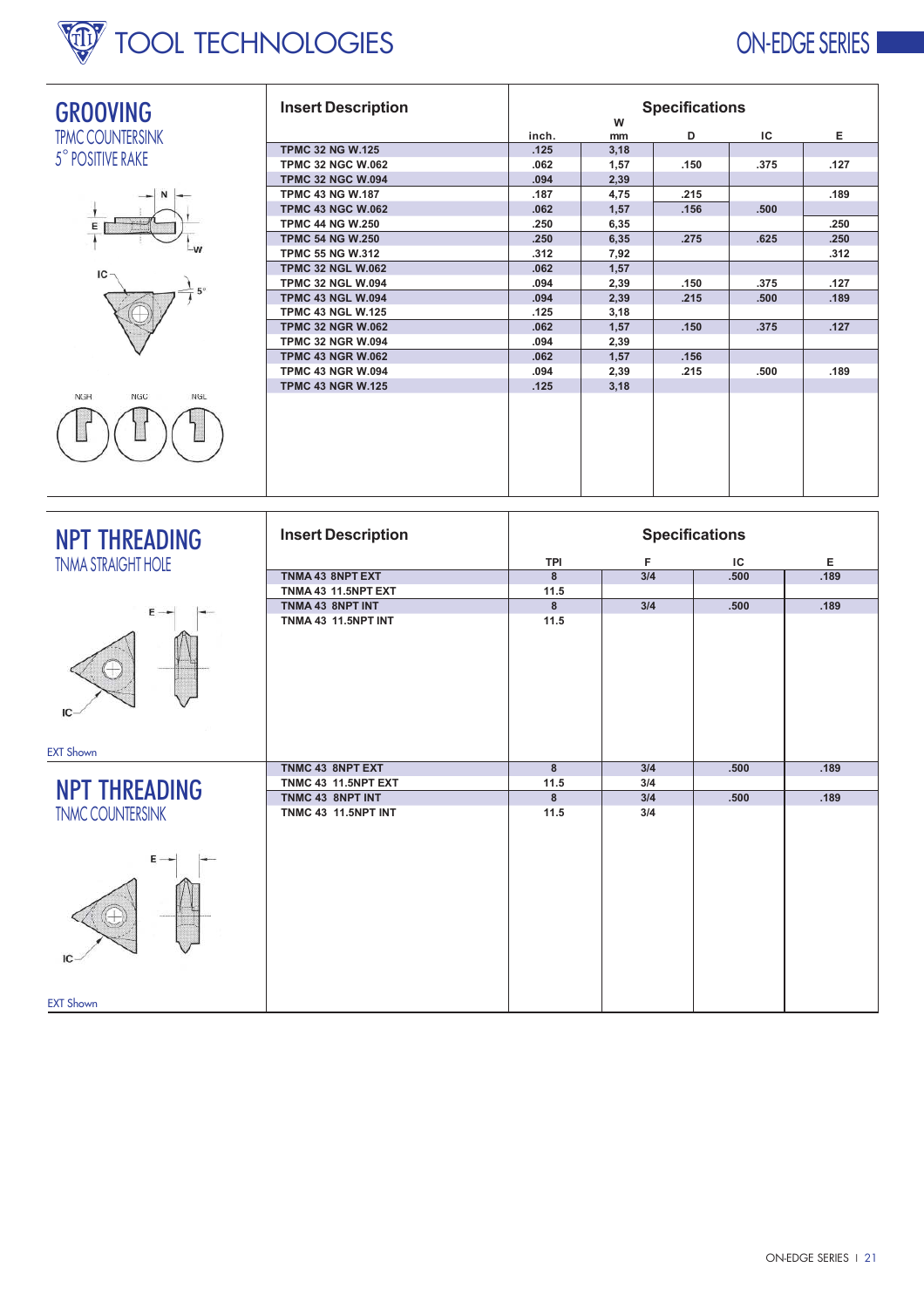

| <b>ACME THREADING</b>                                                     | <b>Insert Description</b> | <b>Specifications</b>   |       |      |      |  |
|---------------------------------------------------------------------------|---------------------------|-------------------------|-------|------|------|--|
| <b>TNMA STRAIGHT HOLE</b>                                                 |                           | TPI                     | w     | ΙC   | Е    |  |
|                                                                           | TNMA 32 NT 6P             | 6                       | .0566 |      |      |  |
|                                                                           | <b>TNMA 32 NT 8P</b>      | 8                       | .0411 |      |      |  |
|                                                                           | <b>TNMA 32 NT 10P</b>     | 10                      | .0319 | .375 | .127 |  |
|                                                                           | <b>TNMA 32 NT 12P</b>     | 12                      | .0283 |      |      |  |
|                                                                           | <b>TNMA 32 NT 14P</b>     | 14                      | .0239 |      |      |  |
|                                                                           | <b>TNMA 32 NT 16P</b>     | 16                      | .0206 |      |      |  |
|                                                                           | TNMA 43 NT 4P             | $\overline{\mathbf{4}}$ | .0875 |      |      |  |
|                                                                           | TNMA 43 NT 5P             | 5                       | .0689 |      |      |  |
|                                                                           | TNMA 43 NT 6P             | 6                       | .0566 |      |      |  |
|                                                                           | TNMA 43 NT 8P             | 8                       | .0411 | .500 | .189 |  |
|                                                                           | <b>TNMA 43 NT 10P</b>     | 10                      | .0319 |      |      |  |
|                                                                           | <b>TNMA 43 NT 12P</b>     | 12                      | .0283 |      |      |  |
|                                                                           | <b>TNMA 43 NT 14P</b>     | 14                      | .0239 |      |      |  |
|                                                                           | <b>TNMA 43 NT 16P</b>     | 16                      | .0206 |      |      |  |
|                                                                           | <b>TNMA 54 NT 3P</b>      | $\mathbf{3}$            | .1184 | .625 | .252 |  |
|                                                                           | <b>TNMA 54 NT 4P</b>      | 4                       | .0875 |      |      |  |
|                                                                           | TNMA 54 NT 5P             | 5                       | .0689 |      |      |  |
|                                                                           | <b>TNMA 55 NT 2.5P</b>    | 2.5                     | .1431 |      | .312 |  |
|                                                                           | TNMA 66 NT 2P             | $\overline{2}$          | .1802 | .750 | .375 |  |
|                                                                           | TNMC 32 NT 6P             | 6                       | .0566 |      |      |  |
| <b>ACME THREADING</b>                                                     | <b>TNMC 32 NT 8P</b>      | 8                       | .0411 |      |      |  |
|                                                                           | <b>TNMC 32 NT 10P</b>     | 10                      | .0319 |      |      |  |
| <b>TNMC COUNTERSINK</b>                                                   | <b>TNMC 32 NT 12P</b>     | 12                      | .0283 | .375 | .127 |  |
|                                                                           | <b>TNMC 32 NT 14P</b>     | 14                      | .0239 |      |      |  |
|                                                                           | <b>TNMC 32 NT 16P</b>     | 16                      | .0206 |      |      |  |
|                                                                           | TNMC 43 NT 4P             | 4                       | .0875 |      |      |  |
|                                                                           | TNMC 43 NT 5P             | 5                       | .0689 |      |      |  |
|                                                                           | TNMC 43 NT 6P             | 6                       | .0566 |      |      |  |
|                                                                           | TNMC 43 NT 8P             | 8                       | .0411 | .500 | .189 |  |
|                                                                           | <b>TNMC 43 NT 10P</b>     | 10                      | .0319 |      |      |  |
|                                                                           | <b>TNMC 43 NT 12P</b>     | 12                      | .0283 |      |      |  |
|                                                                           | <b>TNMC 43 NT 14P</b>     | 14                      | .0239 |      |      |  |
|                                                                           | <b>TNMC 43 NT 16P</b>     | 16                      | .0206 |      |      |  |
|                                                                           | TNMC 54 NT 3P             | 3                       | .1184 |      |      |  |
|                                                                           | TNMC 54 NT 4P             | $\overline{\mathbf{4}}$ | .0875 | .625 | .252 |  |
|                                                                           | TNMC 54 NT 5P             | 5                       | .0689 |      |      |  |
|                                                                           | <b>TNMC 66 NT 2P</b>      | $\overline{2}$          | .1802 | .750 | .375 |  |
|                                                                           | TPMA 32 NT 6P             | 6                       | .0566 |      |      |  |
| <b>ACME THREADING</b>                                                     | TPMA 32 NT 8P             | 8                       | .0411 | .375 | .127 |  |
|                                                                           | <b>TPMA 32 NT 10P</b>     | 10                      | .0319 |      |      |  |
| TPMA STRAIGHT HOLE 5° POSITIVE RAKE                                       | <b>TPMA 32 NT 12P</b>     | 12                      | .0283 |      |      |  |
|                                                                           | TPMA 43 NT 4P             | $\overline{\mathbf{4}}$ | .0875 |      |      |  |
| $\begin{array}{c}\n\cdot & \times \\ \hline\n\cdot & \times\n\end{array}$ | TPMA 43 NT 5P             | 5                       | .0689 | .500 | .189 |  |
|                                                                           | TPMA 43 NT 6P             | 6                       | .0566 |      |      |  |
|                                                                           | TPMA 43 NT 8P             | 8                       | .0411 |      |      |  |
|                                                                           |                           |                         |       |      |      |  |
|                                                                           | TPMC 32 NT 6P             | 6                       | .0566 |      |      |  |
| <b>ACME THREADING</b>                                                     | TPMC 32 NT 8P             | 8                       | .0411 | .375 | .127 |  |
|                                                                           | <b>TPMC 32 NT 10P</b>     | 10                      | .0319 |      |      |  |
| TPMC COUNTERSINK 5° POSITIVE RAKE                                         | <b>TPMC 32 NT 12P</b>     | 12                      | .0283 |      |      |  |
|                                                                           | TPMC 43 NT 4P             | $\overline{\mathbf{4}}$ | .0875 |      |      |  |
|                                                                           | TPMC 43 NT 5P             | 5                       | .0689 | .500 | .189 |  |
|                                                                           | TPMC 43 NT 6P             | 6                       | .0566 |      |      |  |
|                                                                           | TPMC 43 NT 8P             | 8                       | .0411 |      |      |  |
|                                                                           |                           |                         |       |      |      |  |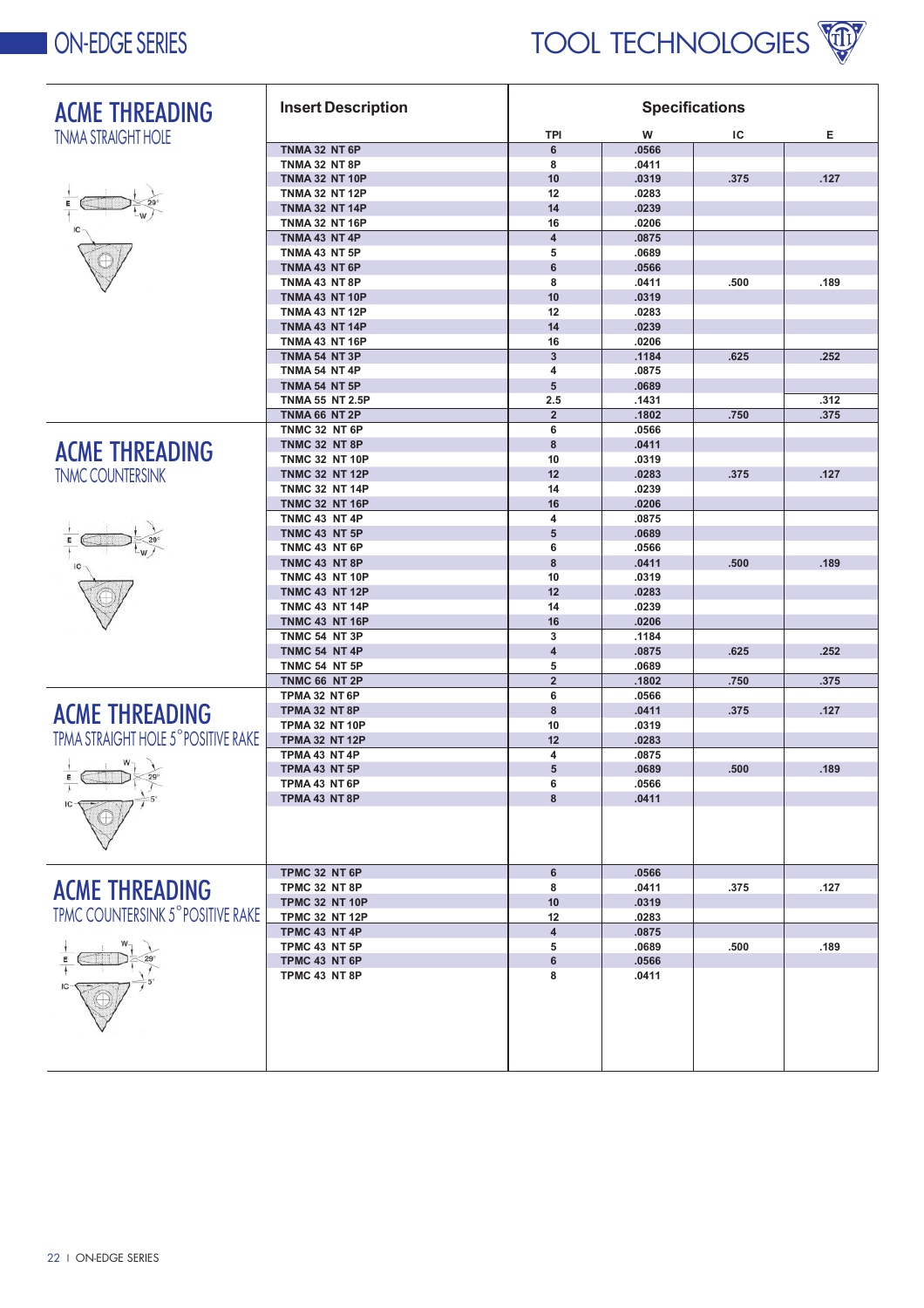

| <b>ACME STUB THREADING</b>          | <b>Insert Description</b>                 | <b>Specifications</b>         |                |      |      |  |  |
|-------------------------------------|-------------------------------------------|-------------------------------|----------------|------|------|--|--|
| <b>TNMA STRAIGHT HOLE</b>           |                                           | TPI                           | W              | IC   | Е    |  |  |
|                                     | TNMA 32 NT 6P STUB                        | $6\phantom{a}$                | .0562          |      |      |  |  |
|                                     | TNMA 32 NT 8P STUB                        | 8                             | .0476          |      |      |  |  |
|                                     | TNMA 32 NT 10P STUB                       | 10                            | .0370          | .375 | .127 |  |  |
|                                     | TNMA 32 NT 12P STUB                       | 12                            | .0326          |      |      |  |  |
|                                     | TNMA 32 NT 14P STUB                       | 14                            | .0276          |      |      |  |  |
|                                     | TNMA 32 NT 16P STUB                       | 16<br>$\overline{\mathbf{4}}$ | .0238<br>.1004 |      |      |  |  |
|                                     | TNMA 43 NT 4P STUB<br>TNMA 43 NT 5P STUB  | 5                             | .0793          |      |      |  |  |
|                                     | TNMA 43 NT 6P STUB                        | $6\phantom{a}$                | .0562          |      |      |  |  |
|                                     | TNMA 43 NT 8P STUB                        | 8                             | .0476          |      |      |  |  |
|                                     | TNMA 43 NT 10P STUB                       | 10                            | .0370          | .500 | .189 |  |  |
|                                     | TNMA 43 NT 12P STUB                       | 12                            | .0326          |      |      |  |  |
|                                     | TNMA 43 NT 14P STUB                       | 14                            | .0276          |      |      |  |  |
|                                     | TNMA 43 NT 16P STUB                       | 16                            | .0238          |      |      |  |  |
|                                     | TNMA 54 NT 3P STUB                        | 3                             | .1356          |      |      |  |  |
|                                     | TNMA 54 NT 4P STUB                        | $\overline{\mathbf{4}}$       | .1004          | .625 | .252 |  |  |
|                                     | TNMA 54 NT 5P STUB                        | 5                             | .0793          |      |      |  |  |
|                                     | TNMA 66 NT 2P STUB                        | $\overline{\mathbf{2}}$       | .2060          | .750 | .375 |  |  |
|                                     | TNMC 32 NT 6P STUB                        | $6\phantom{a}$                | .0562          |      |      |  |  |
|                                     | TNMC 32 NT 8P STUB                        | 8                             | .0476          |      |      |  |  |
| <b>ACME STUB THREADING</b>          | TNMC 32 NT 10P STUB                       | 10                            | .0370          | .375 | .127 |  |  |
|                                     | TNMC 32 NT 12P STUB                       | 12                            | .0326          |      |      |  |  |
| <b>TNMC COUNTERSINK</b>             | TNMC 32 NT 14P STUB                       | 14                            | .0276          |      |      |  |  |
|                                     | TNMC 32 NT 16P STUB<br>TNMC 43 NT 4P STUB | 16<br>$\overline{\mathbf{4}}$ | .0238<br>.1004 |      |      |  |  |
|                                     | TNMC 43 NT 5P STUB                        | 5                             | .0793          |      |      |  |  |
|                                     | TNMC 43 NT 6P STUB                        | 6                             | .0562          |      |      |  |  |
|                                     | TNMC 43 NT 8P STUB                        | 8                             | .0476          | .500 | .189 |  |  |
|                                     | TNMC 43 NT 10P STUB                       | 10                            | .0370          |      |      |  |  |
|                                     | TNMC 43 NT 12P STUB                       | 12                            | .0326          |      |      |  |  |
|                                     | TNMC 43 NT 14P STUB                       | 14                            | .0276          |      |      |  |  |
|                                     | TNMC 43 NT 16P STUB                       | 16                            | .0238          |      |      |  |  |
|                                     | TNMC 54 NT 3P STUB                        | $\overline{3}$                | .1356          |      |      |  |  |
|                                     | TNMC 54 NT 4P STUB                        | 4                             | .1004          | .625 | .252 |  |  |
|                                     | TNMC 54 NT 5P STUB                        | 5                             | .0793          |      |      |  |  |
|                                     | TNMC 66 NT 2P STUB                        | $\overline{\mathbf{2}}$       | .2060          | .750 | .375 |  |  |
|                                     | TPMA 32 NT 6P STUB                        | 6                             | .0562          |      |      |  |  |
| <b>ACME STUB THREADING</b>          | TPMA 32 NT 8P STUB                        | 8                             | .0476          | .375 | .127 |  |  |
|                                     | TPMA 32 NT 10P STUB                       | 10                            | .0370          |      |      |  |  |
| TPMA STRAIGHT HOLE 5° POSITIVE RAKE | TPMA 32 NT 12P STUB                       | 12                            | .0326          |      |      |  |  |
|                                     | TPMA 43 NT 4P STUB                        | $\overline{\mathbf{4}}$       | .1004          |      |      |  |  |
|                                     | TPMA 43 NT 5P STUB<br>TPMA 43 NT 6P STUB  | 5<br>6                        | .0793<br>.0562 | .500 | .189 |  |  |
| $E$ $\left($                        | TPMA 43 NT 8P STUB                        | 8                             | .0476          |      |      |  |  |
|                                     |                                           |                               |                |      |      |  |  |
|                                     |                                           |                               |                |      |      |  |  |
|                                     |                                           |                               |                |      |      |  |  |
|                                     |                                           |                               |                |      |      |  |  |
|                                     |                                           |                               |                |      |      |  |  |
|                                     | TPMC 32 NT 6P STUB                        | 6                             | .0652          |      |      |  |  |
| <b>ACME STUB THREADING</b>          | TPMC 32 NT 8P STUB                        | 8                             | .0476          |      |      |  |  |
|                                     | TPMC 32 NT 10P STUB                       | 10                            | .0370          | .375 | .127 |  |  |
| TPMC COUNTERSINK 5° POSITIVE RAKE   | TPMC 32 NT 12P STUB                       | 12                            | .0326          |      |      |  |  |
|                                     | TPMC 43 NT 4P STUB                        | $\overline{4}$                | .1004          |      |      |  |  |
|                                     | TPMC 43 NT 5P STUB                        | 5                             | .0793          |      |      |  |  |
|                                     | TPMC 43 NT 6P STUB                        | 6                             | .0652          | .500 | .189 |  |  |
|                                     | TPMC 43 NT 8P STUB                        | 8                             | .0476          |      |      |  |  |
|                                     |                                           |                               |                |      |      |  |  |
|                                     |                                           |                               |                |      |      |  |  |
|                                     |                                           |                               |                |      |      |  |  |
|                                     |                                           |                               |                |      |      |  |  |
|                                     |                                           |                               |                |      |      |  |  |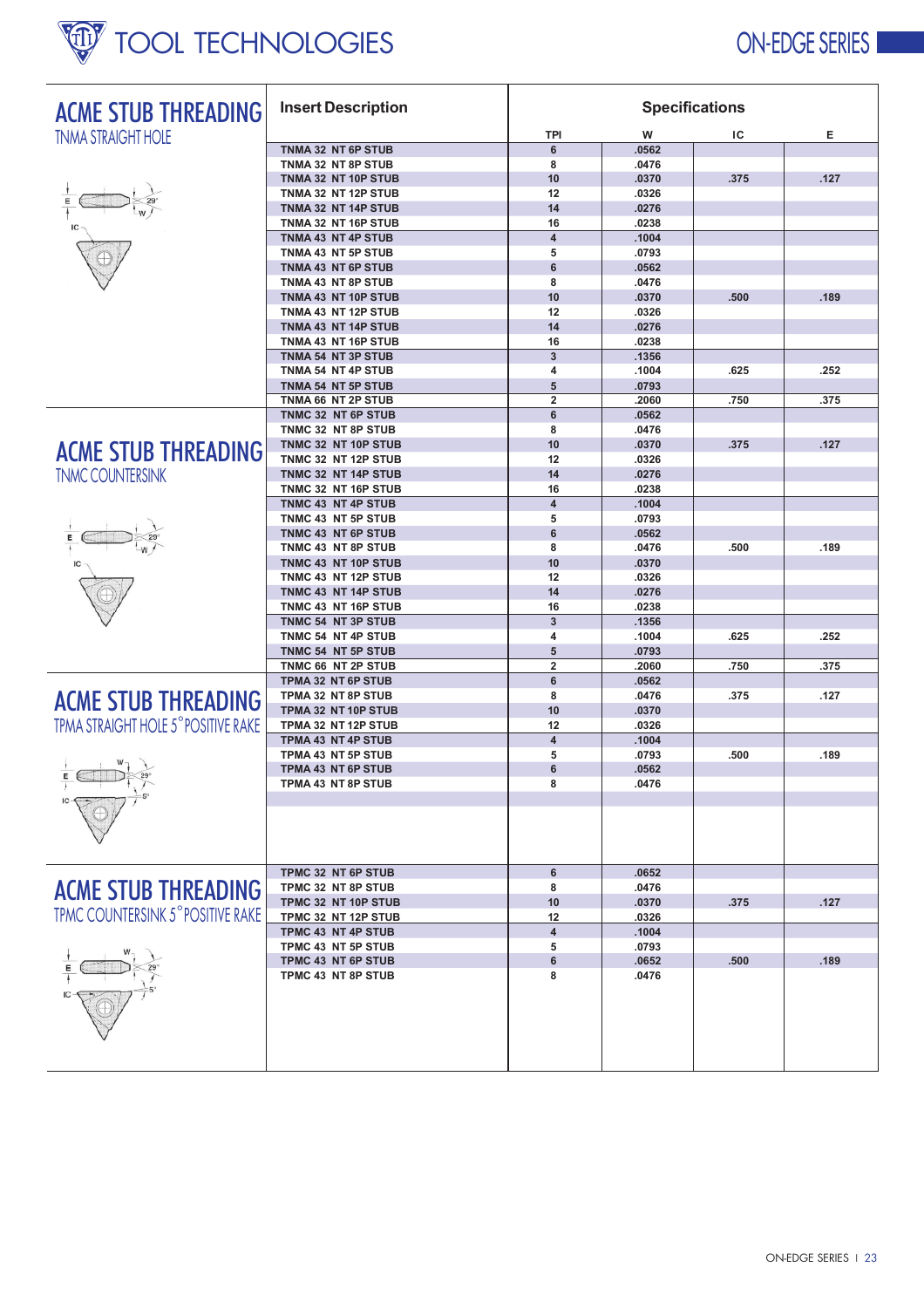### **ON-EDGE SERIES**



| <b>API BUTTRESS</b>                          | <b>Insert Description</b>                     | <b>Specifications</b> |                     |      |      |                                         |  |
|----------------------------------------------|-----------------------------------------------|-----------------------|---------------------|------|------|-----------------------------------------|--|
| <b>THREADING</b>                             |                                               | TPI                   | <b>TPF</b>          | ΙC   | Е    | Conn. No. or Size                       |  |
|                                              | <b>TNMA 43 8B75 EXT</b>                       | 8                     | 3/4                 | .500 | .189 | <b>U.S. Improved Buttress</b>           |  |
| <b>TNMA STRAIGHT HOLE</b>                    | <b>TNMA 44 5B75 EXT</b>                       | 5                     | 3/4                 | .500 | .250 | $4 - 1/2 - 13 - 3/8$                    |  |
|                                              | <b>TNMA 54 5B1 EXT</b>                        |                       | $\mathbf{1}$        |      |      | 16 and larger                           |  |
| Е                                            | <b>TNMA 54 5B75 EXT</b><br>TNMA 54 5B1 EXT-FC | 5                     | 3/4<br>$\mathbf{1}$ | .625 | .252 | $4 - 1/2 - 13 - 3/8$<br>16 and larger   |  |
|                                              | TNMA 54 5B75 EXT-FC                           |                       | 3/4                 |      |      | $4 - 1/2 - 13 - 3/8$                    |  |
|                                              | <b>TNMA 43 8B75 INT</b>                       | 8                     | 3/4                 | .500 | .189 | <b>U.S. Improved Buttress</b>           |  |
|                                              | <b>TNMA 44 5B75 INT</b>                       | 5                     | 3/4                 | .500 | .250 | $4 - 1/2 - 13 - 3/8$                    |  |
|                                              | <b>TNMA 54 5B1 INT</b>                        |                       | $\mathbf{1}$        |      |      | 16 and larger                           |  |
|                                              | <b>TNMA 54 5B75 INT</b>                       | 5                     | 3/4                 | .625 | .252 | $4 - 1/2 - 13 - 3/8$                    |  |
|                                              | TNMA 54 5B1 INT-FC                            |                       | $\mathbf{1}$        |      |      | 16 and larger                           |  |
|                                              | <b>TNMA 54 5B75 INT-FC</b>                    |                       | 3/4                 |      |      | $4 - 1/2 - 13 - 3/8$                    |  |
| FC designates 5 <sup>°</sup> flank clearance |                                               |                       |                     |      |      |                                         |  |
| <b>EXT Shown</b>                             |                                               |                       |                     |      |      |                                         |  |
|                                              | <b>TNMC 43 8B75 EXT</b>                       | 8                     | 3/4                 | .500 | .189 | <b>U.S. Improved Buttress</b>           |  |
|                                              | <b>TNMC 54 5B75 EXT</b>                       |                       | 3/4                 |      |      | $4 - 1/2 - 13 - 3/8$                    |  |
| <b>API BUTTRESS</b>                          | <b>TNMC 54 5B75 EXT-FC</b>                    | 5                     |                     | .625 | .252 |                                         |  |
|                                              | <b>TNMC 54 5B1 EXT</b>                        |                       | 1                   |      |      | 16 and larger                           |  |
| <b>THREADING</b>                             | TNMC 54 5B1 EXT-FC                            |                       |                     |      |      |                                         |  |
|                                              | <b>TNMC 43 8B75 INT</b>                       | 8                     | 3/4                 | .500 | .189 | <b>U.S. Improved Buttress</b>           |  |
| <b>TNMC COUNTERSINK</b>                      | <b>TNMC 54 5B75 INT</b>                       |                       | 3/4                 |      |      | $4-1/2 - 13-3/8$                        |  |
|                                              | <b>TNMC 54 5B75 INT-FC</b>                    | 5                     |                     | .625 | .252 |                                         |  |
|                                              | <b>TNMC 54 5B1 INT</b>                        |                       | $\overline{1}$      |      |      | 16 and larger                           |  |
|                                              | TNMC 54 5B1 INT-FC                            |                       |                     |      |      |                                         |  |
|                                              |                                               |                       |                     |      |      |                                         |  |
|                                              |                                               |                       |                     |      |      |                                         |  |
|                                              |                                               |                       |                     |      |      |                                         |  |
|                                              |                                               |                       |                     |      |      |                                         |  |
|                                              |                                               |                       |                     |      |      |                                         |  |
|                                              |                                               |                       |                     |      |      |                                         |  |
| FC designates 5 <sup>°</sup> flank clearance |                                               |                       |                     |      |      |                                         |  |
| <b>EXT Shown</b>                             |                                               |                       |                     |      |      |                                         |  |
|                                              | <b>TNMA 55 H902 EXT</b>                       | $3 - 1/2$             | $\overline{2}$      |      | .312 | 3-1/2 - 6-5/8 H90                       |  |
|                                              | <b>TNMA 55 H903 EXT</b>                       | $3 - 1/2$             | 3                   | .625 |      | 7 - 8-5/8 H90                           |  |
| <b>API HUGHES</b>                            | TNMA 56 H90S EXT                              | $\mathbf{3}$          | $1 - 1/4$           |      | .375 | 2-3/8 - 3-1/2 Slimline                  |  |
|                                              | <b>TNMA 55 H902 INT</b>                       | $3 - 1/2$             | $\overline{2}$      |      | .312 | 3-1/2 - 6-5/8 H90                       |  |
| <b>H90 THREADING</b>                         | <b>TNMA 55 H903 INT</b>                       | $3 - 1/2$             | $\mathbf{3}$        | .625 |      | 7 - 8-5/8 H90<br>2-3/8 - 3-1/2 Slimline |  |
|                                              | <b>TNMA 56 H90S INT</b>                       | 3                     | $1 - 1/4$           |      | .375 |                                         |  |
| <b>TNMA STRAIGHT HOLE</b>                    |                                               |                       |                     |      |      |                                         |  |
|                                              |                                               |                       |                     |      |      |                                         |  |
| H-<br>$E \rightarrow$                        |                                               |                       |                     |      |      |                                         |  |
|                                              |                                               |                       |                     |      |      |                                         |  |
|                                              |                                               |                       |                     |      |      |                                         |  |
|                                              |                                               |                       |                     |      |      |                                         |  |
|                                              |                                               |                       |                     |      |      |                                         |  |
|                                              |                                               |                       |                     |      |      |                                         |  |
|                                              |                                               |                       |                     |      |      |                                         |  |
| <b>EXT Shown</b>                             |                                               |                       |                     |      |      |                                         |  |
|                                              | <b>TNMC 55 H902 EXT</b>                       | $3 - 1/2$             | $\overline{2}$      |      | .312 | 3-1/2 - 6-5/8 H90                       |  |
|                                              | <b>TNMC 55 H903 EXT</b>                       | $3 - 1/2$             | 3                   | .625 |      | 7 - 8-5/8 H90                           |  |
| <b>API HUGHES</b>                            | TNMC 56 H90S EXT                              | 3                     | $1 - 1/4$           |      | .375 | 2-3/8 - 3-1/2 Slimline                  |  |
|                                              | <b>TNMC 55 H902 INT</b>                       | $3 - 1/2$             | $\overline{2}$      |      | .312 | 3-1/2 - 6-5/8 H90                       |  |
| <b>H90 THREADING</b>                         | <b>TNMC 55 H903 INT</b>                       | $3 - 1/2$             | $\mathbf{3}$        | .625 |      | 7 - 8-5/8 H90                           |  |
|                                              | TNMC 56 H90S INT                              | 3                     | $1 - 1/4$           |      | .375 | 2-3/8 - 3-1/2 Slimline                  |  |
| <b>TNMC COUNTERSINK</b>                      |                                               |                       |                     |      |      |                                         |  |
|                                              |                                               |                       |                     |      |      |                                         |  |
|                                              |                                               |                       |                     |      |      |                                         |  |
|                                              |                                               |                       |                     |      |      |                                         |  |
|                                              |                                               |                       |                     |      |      |                                         |  |
|                                              |                                               |                       |                     |      |      |                                         |  |
|                                              |                                               |                       |                     |      |      |                                         |  |
|                                              |                                               |                       |                     |      |      |                                         |  |
|                                              |                                               |                       |                     |      |      |                                         |  |
|                                              |                                               |                       |                     |      |      |                                         |  |
| <b>EXT Shown</b>                             |                                               |                       |                     |      |      |                                         |  |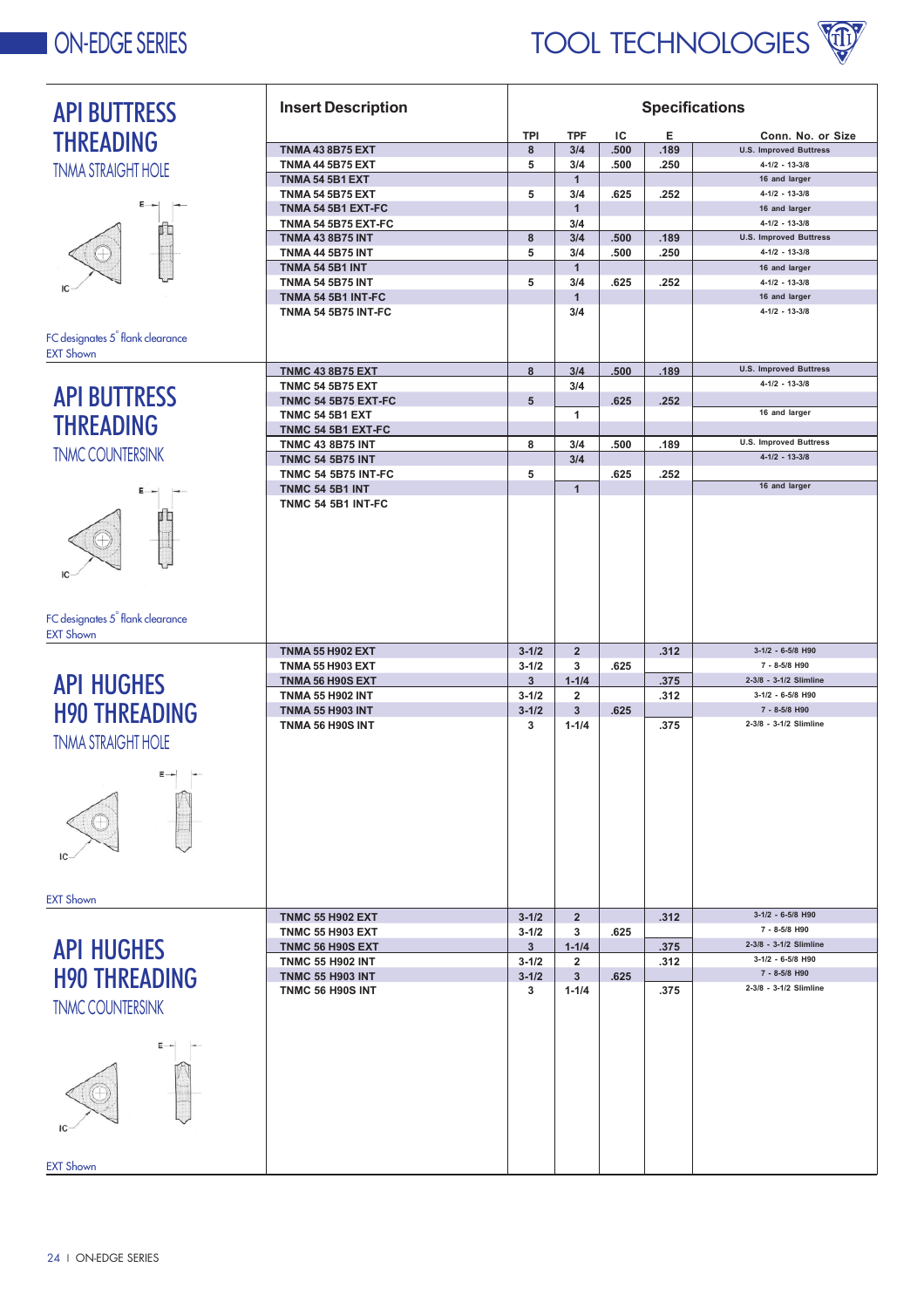# TOOL TECHNOLOGIES ON-EDGE SERIES

Т

٦

| <b>API ROTARY</b>         | <b>Insert Description</b>                         | <b>Specifications</b>   |                         |      |      |                                                                 |  |  |
|---------------------------|---------------------------------------------------|-------------------------|-------------------------|------|------|-----------------------------------------------------------------|--|--|
| <b>SHOULDERED</b>         |                                                   | TPI                     | <b>TPF</b>              | IC   | Е    | Conn. No. or Size                                               |  |  |
|                           | <b>TNMA 54 530 EXT</b>                            | 5                       | $\overline{3}$          | .625 | .252 | 3-1/2 FH<br>2-3/8 - 4-1/2 Reg                                   |  |  |
| <b>CONNECTION</b>         | <b>TNMA 55 425 EXT</b>                            |                         | $\overline{2}$          |      |      | 5-1/2FH, 6-5/8FH,                                               |  |  |
|                           | <b>TNMA 55 428 EXT</b>                            |                         |                         |      |      | NC23-NC50<br>2-3/8 - 5-1/2IF                                    |  |  |
| <b>THREADING</b>          | <b>TNMA 55 42F EXT</b>                            | 4                       |                         | .625 | .312 | VO.065*                                                         |  |  |
|                           | <b>TNMA 55 435 EXT</b>                            |                         |                         |      |      | 5-1/2 Reg., 7-5/8 Reg.,<br>8-5/8 Reg.,                          |  |  |
| <b>TNMA STRAIGHT HOLE</b> | <b>TNMA 55 438 EXT</b><br><b>TNMA 55-530 EXT</b>  | 5                       | 3                       |      |      | <b>NC56 - NC71</b><br>3-1/2FH,<br>2-3/8 - 4-1/2 Reg             |  |  |
|                           | TNMA 55 4PAC EXT                                  | 4                       | $1 - 1/2$               |      |      | American Open Hole                                              |  |  |
|                           | <b>TNMA 54 530 INT</b>                            | 5                       | 3                       | .625 | .252 | 3-1/2 FH<br>2-3/8 - 4-1/2 Reg.                                  |  |  |
| Ε                         | <b>TNMA 55 425 INT</b>                            |                         |                         |      |      | 5-1/2FH, 6-5/8FH,<br>6-5/8 Reg.                                 |  |  |
|                           | <b>TNMA 55 428 INT</b>                            |                         | $\overline{2}$          |      |      | NC23-NC50<br>2-3/8 - 5-1/2IF                                    |  |  |
|                           | <b>TNMA 55 42F INT</b>                            | 4                       |                         | .625 | .312 | VO.065*                                                         |  |  |
|                           | <b>TNMA 55 435 INT</b>                            |                         |                         |      |      | 5-1/2 Reg., 7-5/8 Reg.,<br>8-5/8 Reg.,                          |  |  |
|                           | <b>TNMA 55 438 INT</b>                            |                         | 3                       |      |      | <b>NC56 - NC71</b>                                              |  |  |
|                           | <b>TNMA 55-530 INT</b>                            | 5                       |                         |      |      | 3-1/2FH,<br>2-3/8 - 4-1/2 Reg                                   |  |  |
|                           | TNMA 55 4PAC INT                                  | 4                       | $1 - 1/2$               |      |      | American Open Hole                                              |  |  |
| <b>EXT Shown</b>          | <b>TNMC 55 425 EXT</b>                            |                         |                         |      |      |                                                                 |  |  |
|                           | <b>TNMC 55 428 EXT</b>                            |                         | $\overline{2}$          |      |      | 5-1/2FH, 6-5/8FH,<br>6-5/8 Reg.<br>NC23-NC50<br>2-3/8 - 5-1/2IF |  |  |
| <b>API ROTARY</b>         | <b>TNMC 55 42F EXT</b>                            | $\overline{\mathbf{4}}$ |                         | .625 | .312 | VO.065*                                                         |  |  |
| <b>SHOULDERED</b>         | <b>TNMC 55 435 EXT</b>                            |                         |                         |      |      | 5-1/2 Reg., 7-5/8 Reg.,<br>8-5/8 Reg.,                          |  |  |
|                           | <b>TNMC 55 438 EXT</b>                            |                         | 3                       |      |      | <b>NC56 - NC71</b>                                              |  |  |
| <b>CONNECTION</b>         | <b>TNMC 55-530 EXT</b>                            | 5                       |                         |      |      | 3-1/2FH.<br>2-3/8 - 4-1/2 Reg                                   |  |  |
|                           | TNMC 55 4PAC EXT                                  | 4                       | $1 - 1/2$               |      |      | American Open Hole                                              |  |  |
| <b>THEADING</b>           | <b>TNMC 55 425 INT</b>                            | 4                       | $\overline{2}$          |      |      | 5-1/2FH, 6-5/8FH,<br>6-5/8 Reg.                                 |  |  |
|                           | <b>TNMC 55 428 INT</b>                            | $\overline{\mathbf{4}}$ | $\overline{2}$          |      |      | <b>NC23-NC50</b><br>2-3/8 - 5-1/2IF                             |  |  |
| <b>TNMC COUNTERSINK</b>   | <b>TNMC 55 42F INT</b>                            | 4                       | $\overline{2}$          | .625 | .312 | VO.065*                                                         |  |  |
|                           | <b>TNMC 55 435 INT</b>                            | $\overline{\mathbf{4}}$ | $\overline{\mathbf{3}}$ |      |      | 5-1/2 Reg., 7-5/8 Reg.,<br>8-5/8 Reg.,                          |  |  |
|                           | <b>TNMC 55 438 INT</b>                            | 4<br>5                  | 3<br>3                  |      |      | <b>NC56 - NC71</b><br>3-1/2FH,                                  |  |  |
| Ε                         | <b>TNMC 55-530 INT</b><br><b>TNMC 55 4PAC INT</b> | 4                       | $1 - 1/2$               |      |      | 2-3/8 - 4-1/2 Reg.<br>American Open Hole                        |  |  |
| <b>EXT Shown</b>          |                                                   |                         |                         |      |      |                                                                 |  |  |

┱

EXT Shown<br>\* Obsolescent thread form, - See A.P.I. Spec 7, 35th Edition, May 1, 1985, Section 9.4